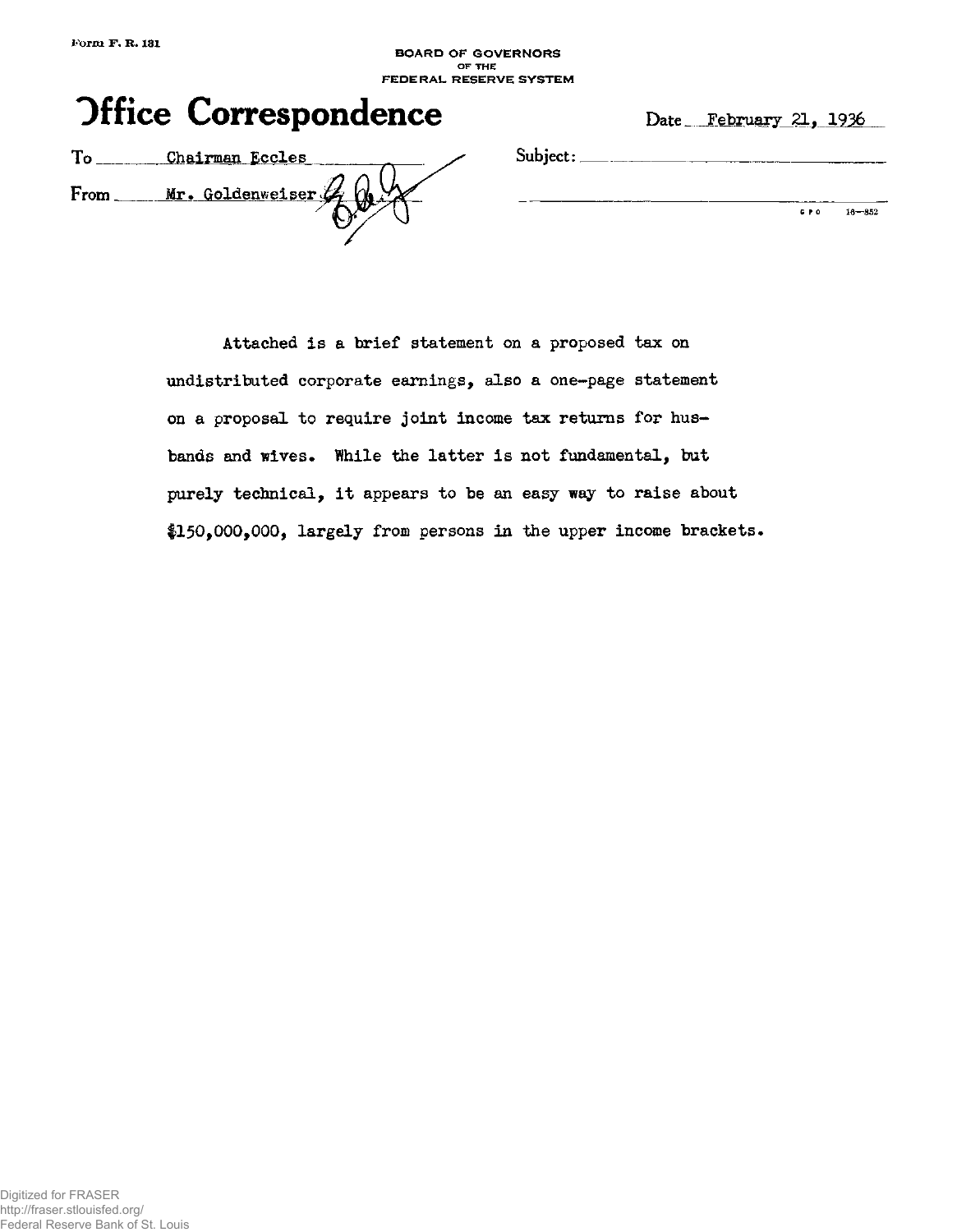## **A TAX OR UNDISTRIBUTED CORPORATE EARNINGS**

**It Is clear from recent developments that it will not be possible to balance the budget completely for several years. We are going to continue to have deficits. Broadly speaking, this is as it should be since, until business has resumed full operation, Government deficits are a necessary compensatory factor in the nation<sup>f</sup>s economy•** 

**It is imperative to continue to spend, though in gradually reduced amounts, from dictates of humanity and common decency, both because the unemployed must be given jobs, and because suffering mast not be permitted\* And it is necessary to continue to spend from a cold-blooded, hard-boiled point of view as well, in order to keep up the flow of money from public sources, until private money has regained a normal level of**  activity.

**For psychological, political, and economic reasons, however, it is desirable to have the deficits decrease from year to year and a gradual approach to a balanced budget should be clearly envisaged. This should be accomplished in the immediate future, however, through additional revenues, rather than through decreased expenditures.** 

**One source of revenue, which could be tapped to advantage, would**  be a tax on the undistributed earnings of  $d\mathcal{I}$  corporations. Among the **advantages of such a tax would be that in many cases it would transfer income from corporations, which pay a relatively low income tax, to recipients of large personal incomes in the higher income brackets, who would pay large surtaxes.**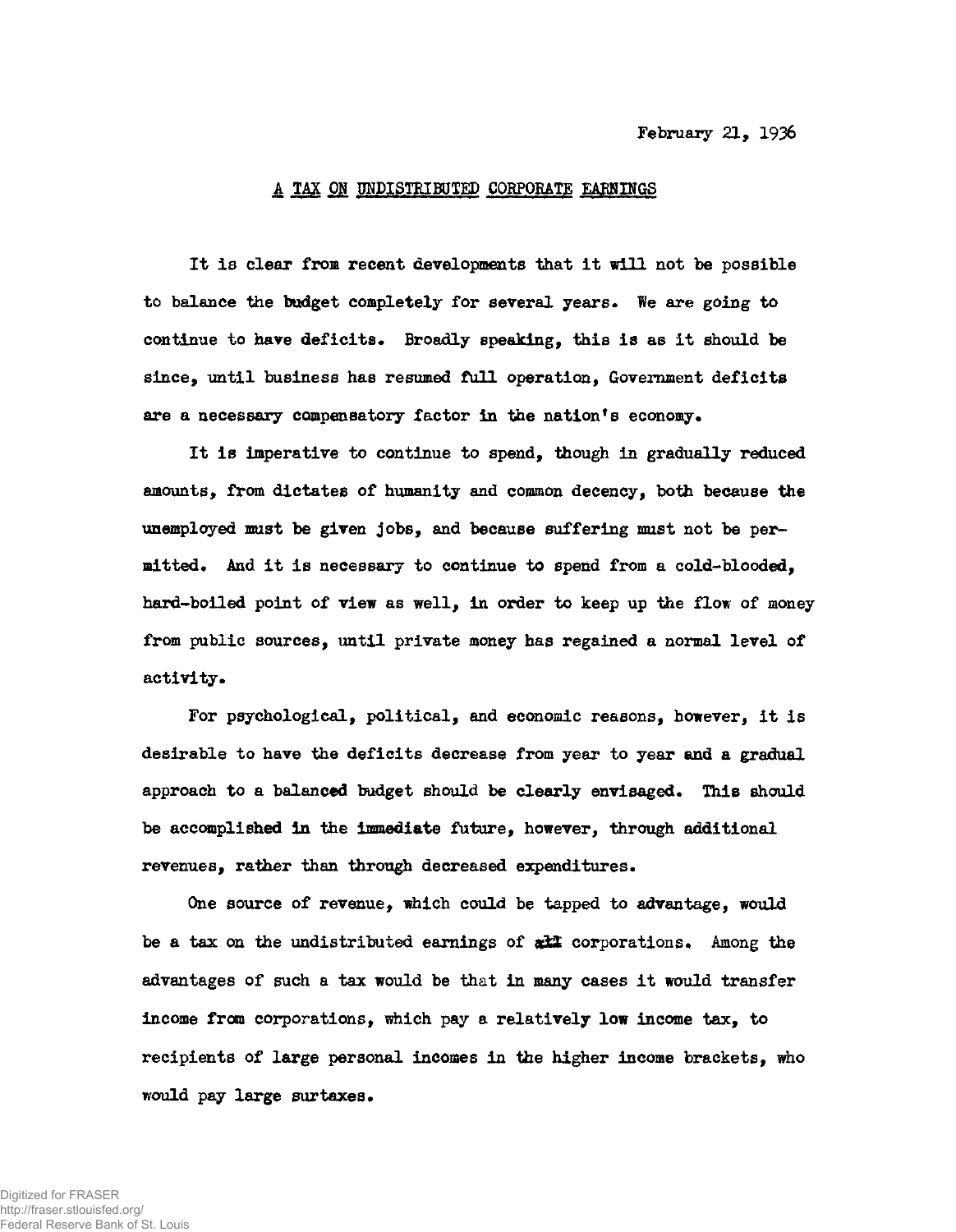**Another important advantage of such a tax would be that it would diminish the power of the directors of a corporation, who may represent a small proportion of its stock, to dictate its financial policy without reference to the wishes of stockholders, who are the proprietors\* This oligarchy of insiders has been a cause of many abuses and much injustice to investors, and particularly small investors.** 

**If a corporation is required under penalty of a heavy tax to distribute all its earnings to the stockholders, it will have to receive the consent of stockholders for any new enterprise or program that the**  directors may wish to undertake. Whereas, if earnings are permitted to **accumulate, the directors may embark upon a large undertaking without**  reference to the wishes or the interests of stockholders.

**The proposed tax would also exert an influence against the concentration of control and the encouragement of bigness from which our corporate organizations and our economic life have suffered. It would prevent the accumulation of funds in the hands of corporations that enables them to expand continuously without being checked by the judgment of investors\* It would also exert an influence against the growth of inter-corporate ownership and inter-corporate relationships which have been a source of vast abuse and much evasion of tax and other laws. The acquisition by one company of stocks of another would not be feasible without specific authorization by the stockholders.** 

**The tax proposed would, therefore, be advantageous from the point of view of revenuej it would be good economic policy in general, and it would also be good social policy in that it would be a factor toward**  economic democracy and away from plutocracy.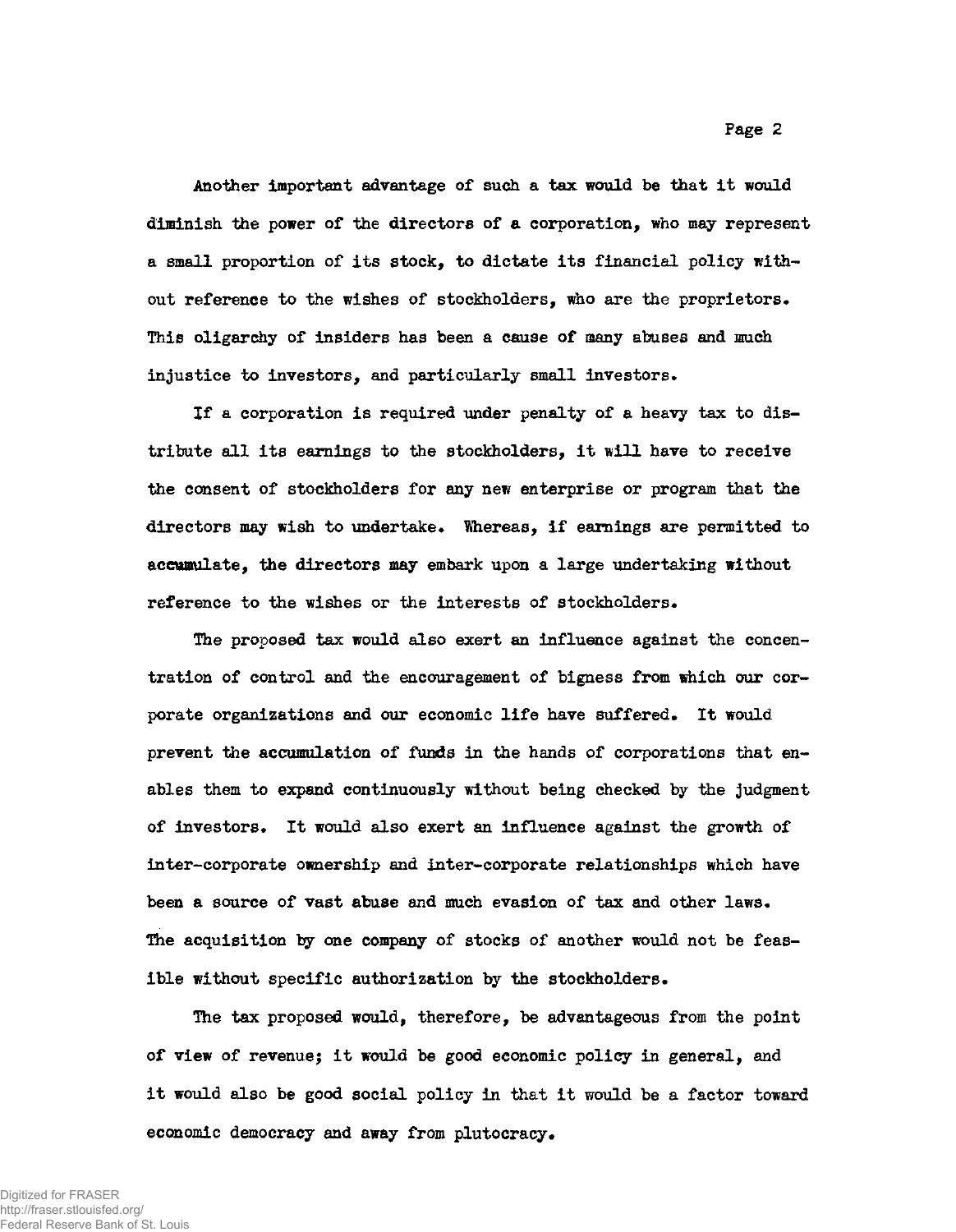**The appropriateness of such a tax at this time is particularly apparent, because it is evident that a large part of the money spent by the Government for relief and for public works has, through one channel or another, found its way into the hands of corporations that are not inclined to spend the money for expansion or improvement, but**  are holding it idle for future use. Corporate reports show that many **large corporations emerged from the depression with their debt structure considerably lightened and their cash holdings unimpaired or substantially increased. This accumulation of idle funds in the hands of large corporations stops the productive flow of money, which is essential for normal business, and is an important reason why the great increase of bank deposits, or money, brought about by Government borrowing and spending has not been reflected in a corresponding growth in business. A part of the deposits has been frozen and their velocity has been low. The money, after a short business life in making one or two payments and creating a profit for those who received it, has come to rest as a hoard in the hands of large corporations where it performs no further useful function and contributes nothing to recovery. To extract some of this money from these hoards, to put it into circulation by distributing it to the stockholders, and to prevent future accumulations, would not only be sound long-time economic policy but might do a great deal to hasten economic recovery.** 

**An outline of the proposed tax is attached.**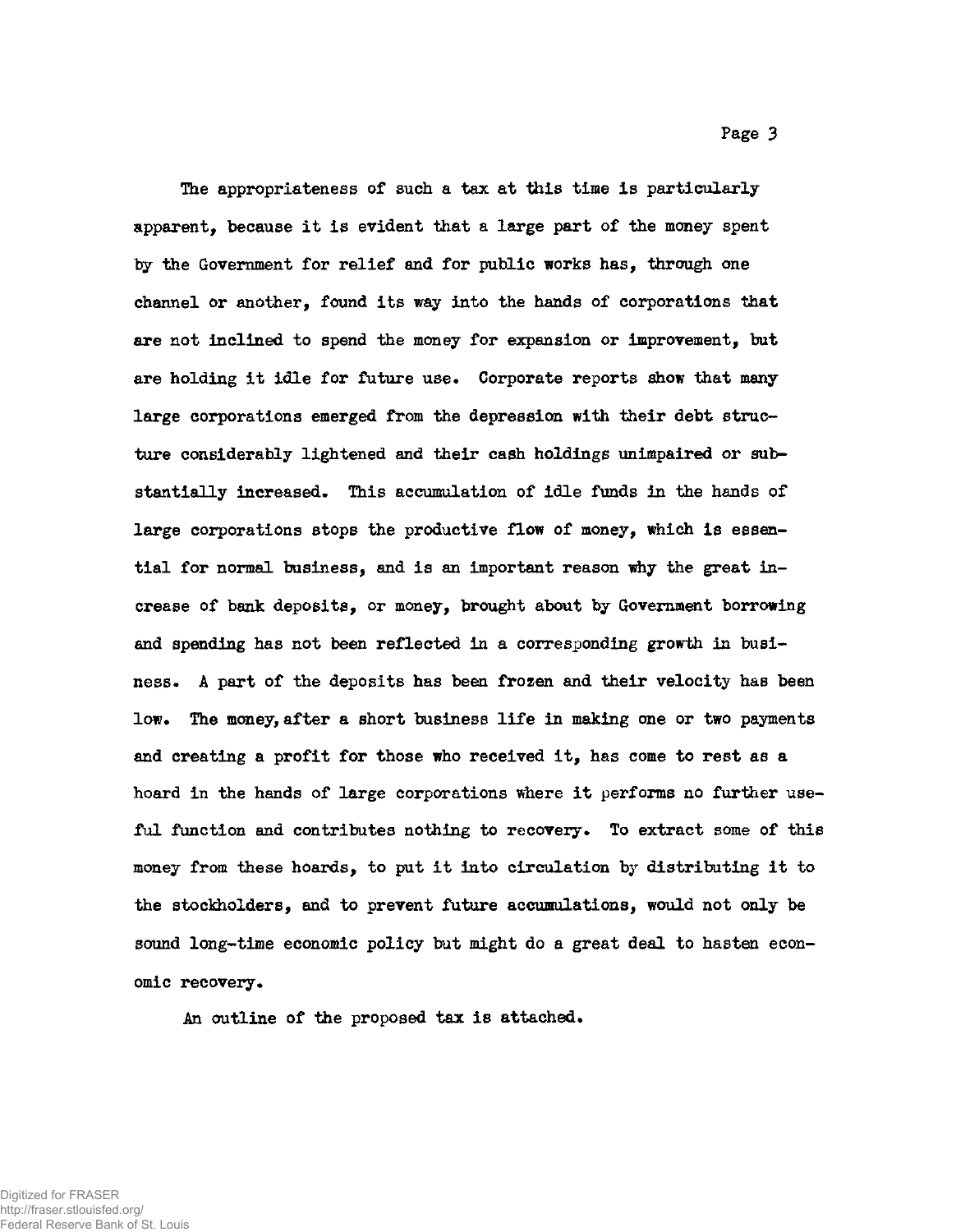## **OUTLINE OF PROPOSED SURTAX ON UNDISTRIBUTED EARNINGS OF ALL CORPORATIONS**

**Corporations subject to tax: any corporation with undistributed net income determined as follows: Statutory net income Add: dividends received from domestic corporations Deduct: (1) Federal income and excess profits taxes paid (2) Cash dividends paid (3) Amounts used to reduce indebtedness incurred prior to January 1, 1935 - provided such amounts are reasonable and reductions take place in maturing floating debt or in maturing or callable funded debt Rate of tax - a flat rate, say 30 percent, or graduated rates** 

**Date tax effective: on earnings for 1935 undistributed on December** 

**31, 1936; tax returns and full or first quarterly payment due March 15, 1937.** 

**This tax would replace two existing surtaxes on undistributed earnings of corporations: (1) on corporations organized or used for the purpose of evading surtaxes, and (2) on personal holding companies receiving most of their income from interest, dividends, and gains from sale of securities**